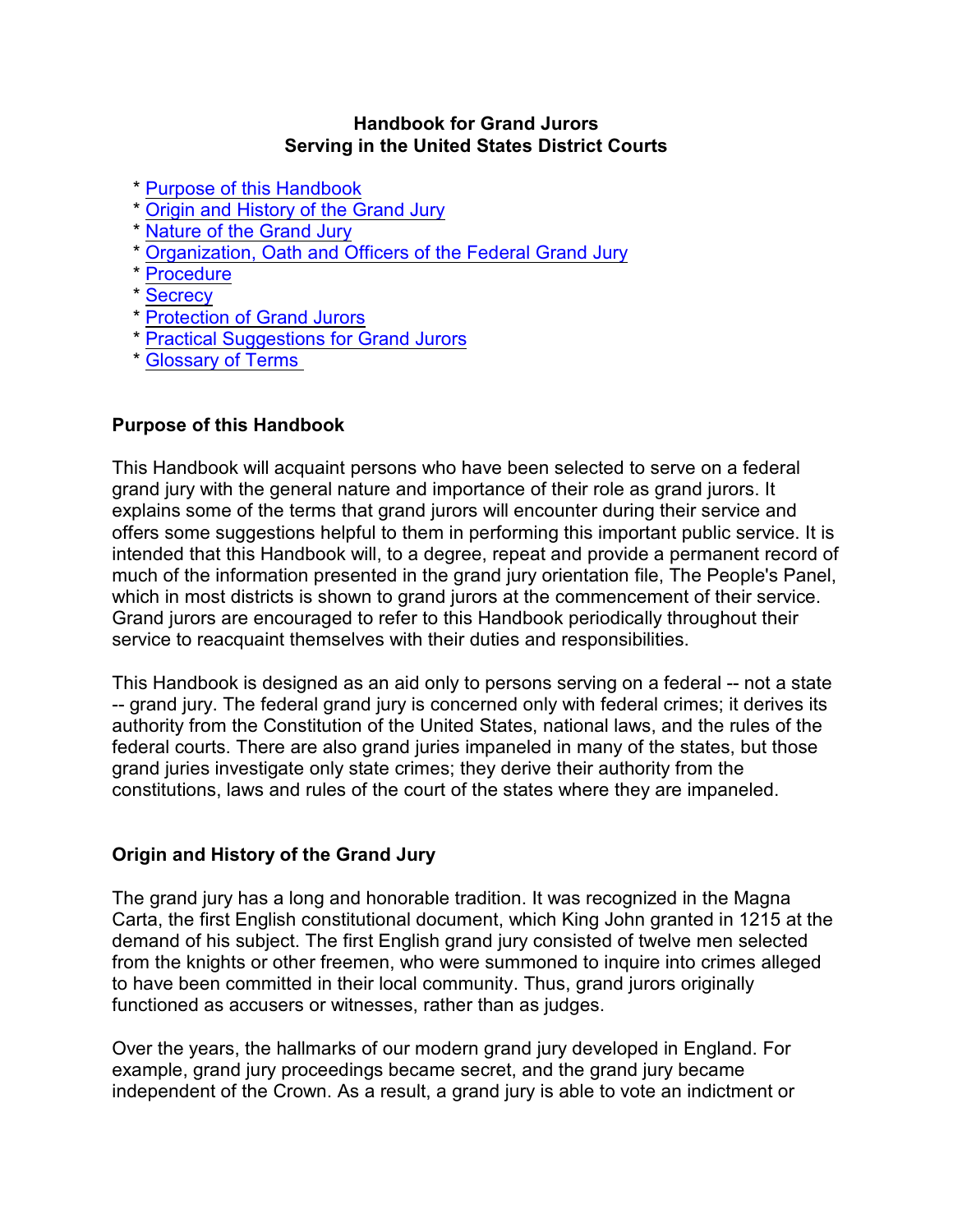refuse to do so, as it deems proper, without regard to the recommendations of judge, prosecutor or any other person. This independence from the will of the government was achieved only after a long hard fight. It can best be illustrated by the celebrated English case involving the Earl of Shaftesbury, who, in 1681, fell under the suspicion of the Crown. Displeased with him, the Crown presented to the grand jury a proposed bill of indictment for high treason and recommended that it be voted and returned. After hearing the witnesses, the grand jury voted against the bill of indictment and returned it to the King, holding that it was not true.

When the English colonists came to America, they brought with them many of the institutions of the English legal system, including the grand jury. Thus, the English tradition of the grand jury was well established in the American colonies long before the American Revolution. Indeed, the colonists used it as a platform from which to assert their independence from the pressures of colonial governors. In 1735, for example, the Colonial Governor of New York demanded that a grand jury indict for libel John Zenger, editor of a newspaper called "The Weekly Journal", because he had held up to scorn certain acts of the Royal Governor. The grand jury flatly refused.

The grand jury as an institution was so firmly established in the traditions of our forebears that they included it in the Bill of Rights. The Fifth Amendment to the Constitution of the United States provides in part that "[n]o person shall be held to answer for a capital, or otherwise infamous crime, unless on a presentment or indictment of a Grand Jury...." Moreover, the grand jury system is also recognized in the constitutions of many of the states of the Union.

## <span id="page-1-0"></span>**Nature of the Grand Jury**

The powers and functions of the federal grand jury differ from those of the federal trial jury, which is called the petit jury. The petit jury listens to the evidence offered by the prosecution and the defense (if it chooses to offer any) during a criminal trial and returns a verdict of guilty or not guilty. The grand jury, on the other hand, does not determine guilt or innocence, but only whether there is probable cause to believe that a crime was committed and that a specific person or persons committed it. If the grand jury finds probable cause to exist, then it will return a written statement of the charges called an "indictment". After that, the accused will go to trial.

The grand jury normally hears only that evidence presented by an attorney for the government which tends to show the commission of a crime. The grand jury must determine from this evidence, and usually without hearing evidence for the defense, whether a person should be tried for a serious federal crime, referred to in the Bill of Rights as in "infamous crime". An infamous crime is one which may be punished by imprisonment for more than one year. As a general rule, no one can be prosecuted for a serious crime unless the grand jury decides that the evidence it has heard so requires. In this way, the grand jury operates both as a "sword", authorizing the government's prosecution of suspected criminals, and also as a "shield", protecting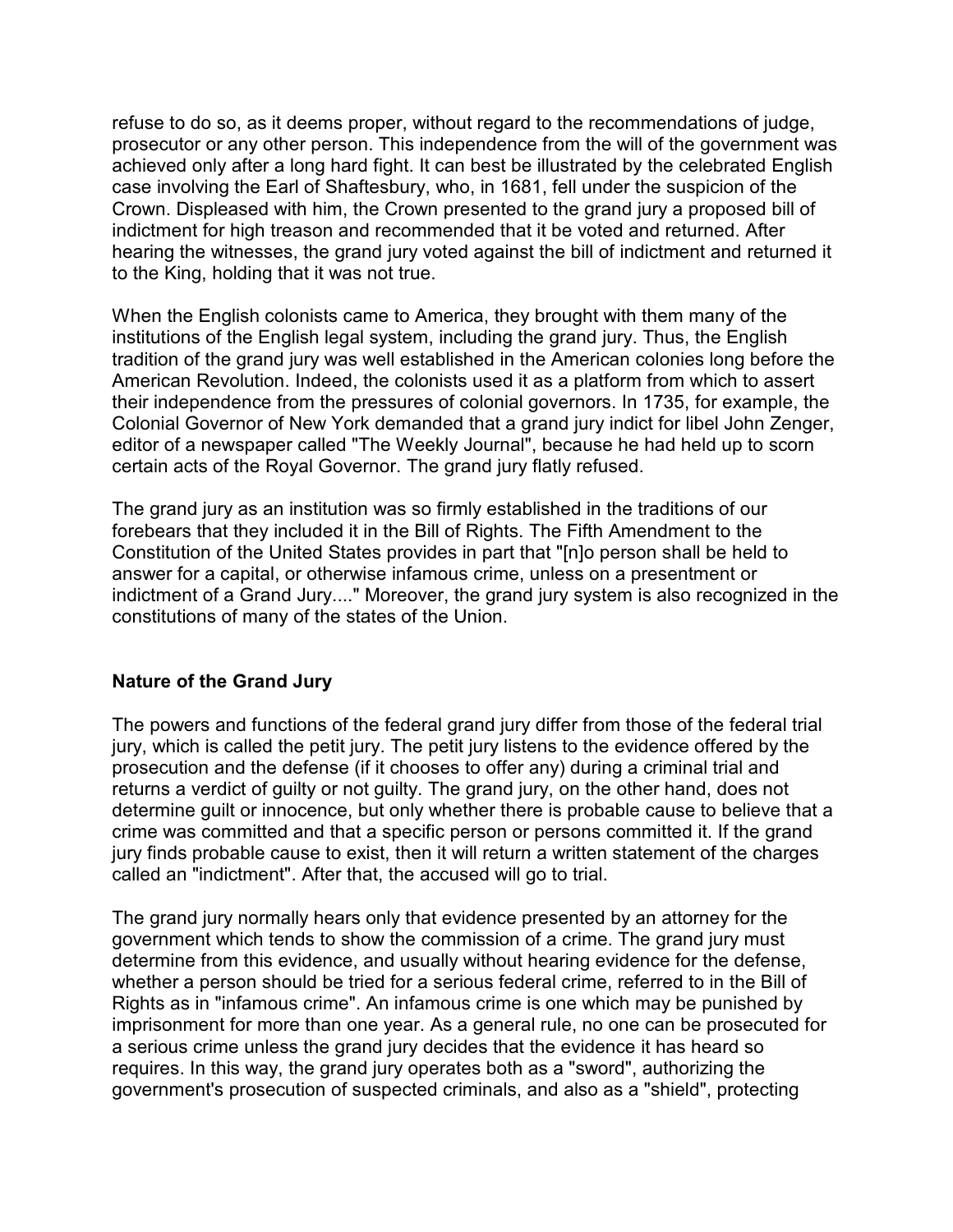citizens from unwarranted or inappropriate prosecutions. A person may, however, waive grand jury proceedings and agree to be prosecuted by a written charge of crime called an information.

The grand jury is not completely free to compel a trial of anyone it chooses. The United States Attorney must sign the indictment before one may be prosecuted. Thus, the government and the grand jury act as checks upon each other. This assures that neither may arbitrarily wield the awesome power to indict a person of a crime.

# **(1) The Grand Jury's Tasks**

As stated above, the federal grand jury's function is to determine whether a person shall be tried for a serious federal crime alleged to have been committed within the district where it sits. Matters may be brought to its attention in three ways: (1) by the United States Attorney or an Assistant United States Attorney; (2) by the court that impaneled it; and (3) from the personal knowledge of a member of the grand jury or from matters properly brought to a member's personal attention. In all these cases, the grand jury must hear evidence before taking action.

After it has received evidence against a person, the grand jury must decide whether the evidence presented justifies an indictment, or "true bill", which is formal criminal charge returned by the grand jury. Upon the indictment's being filed in court, the person accused must either plead guilty or nolo contendere or stand trial.

If the evidence does not persuade the grand jury that there is probable cause to believe the person committed a crime, the grand jury will vote a "no bill", or "not a true bill". When this occurs, the person is not required to plead to a criminal charge, and no trial is required.

## **(2) Investigation**

The major portion of the grand jury's work is concerned with evidence brought to its attention by an attorney for the government. The grand jury may consider additional matters otherwise brought to its attention, but should consult with the United States Attorney or the court before undertaking a formal investigation of such matters. This is necessary because the grand jury has no investigative staff, and legal assistance will be necessary in the event an indictment is voted.

It should be borne in mind that a federal grand jury can take action only upon federal crimes that have been committed within the district in which it has been impaneled. Furthermore, a federal grand jury (except a special grand jury impaneled under 18 U. S. C. sections 3331-3334) is not authorized to investigate situations involving the conduct of individuals, public officials, agencies or institutions that the grand jury believes is subject to mere criticism rather than a violation of federal criminal statutes. Its concern must be devoted solely to ascertaining whether there is probable cause to believe that a federal crime has been committed and to report accordingly to the court.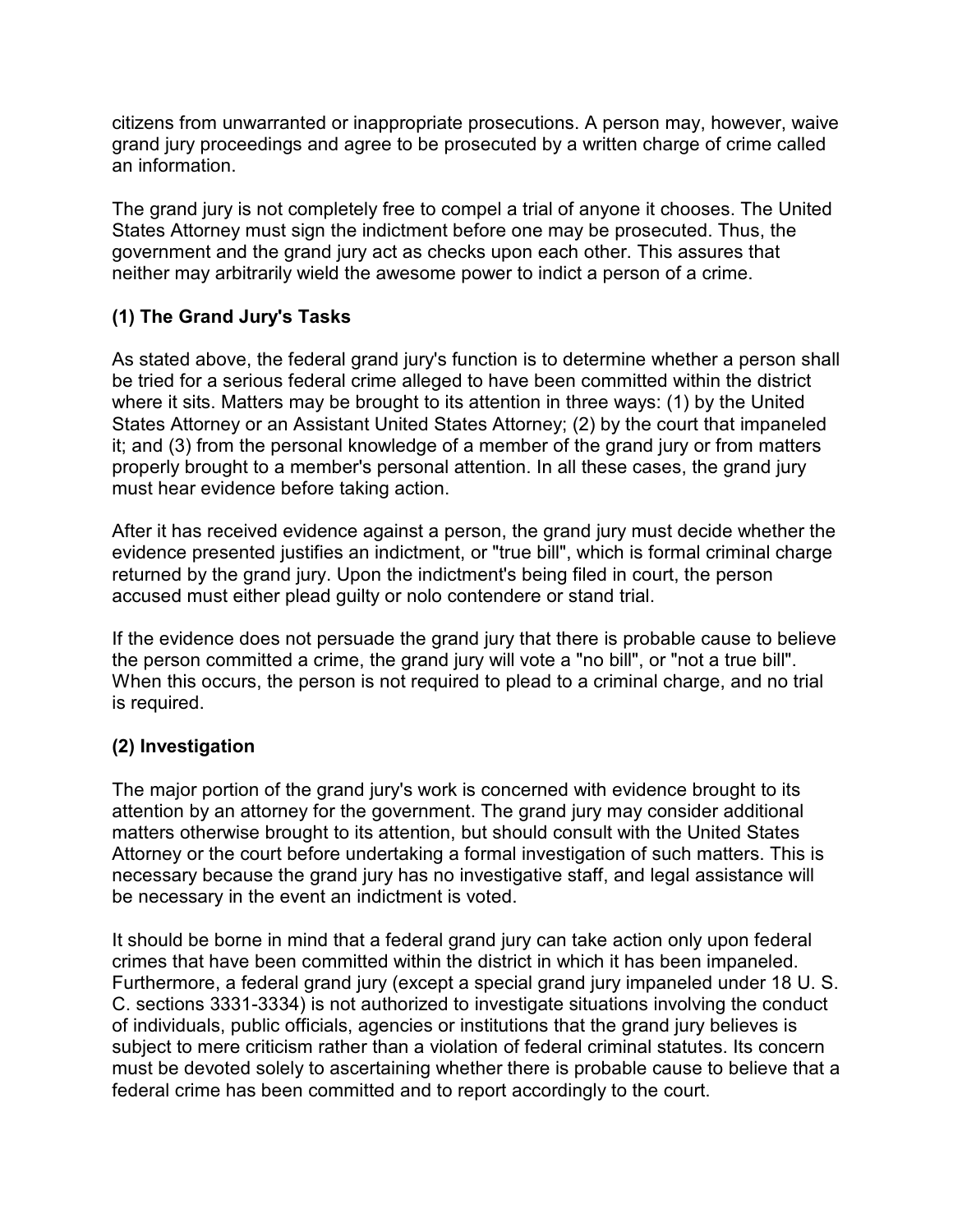### **Selection of Grand Jurors**

Federal law requires that a grand jury be selected at random from a fair cross section of the community in the district or division in which the federal grand jury convenes. Thus, all citizens have an equal opportunity and obligation to serve.

Pursuant to law, the names of prospective grand jurors are drawn at random from lists of registered voters or lists of actual voters, or other sources when necessary, under procedures designed to ensure that all groups in the community will have a fair chance to serve. Those persons whose names have been drawn and who are not exempt or excused from service are summoned to appear for duty as grand jurors. When these persons appear before the court, the presiding judge may consider any further requests to be excused. The judge will then direct the selection of 23 qualified persons to become the members of the grand jury.

## <span id="page-3-0"></span>**Organization, Oath and Officers of the Federal Grand Jury**

After the proper number of persons have been qualified as grand jurors, the court will appoint one of them to be the foreperson, or presiding officer, of the grand jury. A deputy foreperson will also be appointed, so that he or she can act a presiding officer in the foreperson's absence.

The foreperson, the deputy foreperson and the remaining members of the grand jury are sworn in the by the Clerk of the Court. Those persons who do not wish to sear may affirm.

The oath taken by the grand jurors binds them to inquire diligently and objectively into all federal crimes committed within the district of which they have or may obtain evidence and to conduct such inquiry without malice, fear, hatred or other emotion.

After the grand jurors have been sworn, the presiding judge advises the grand jury of its obligations and how best to perform its duties. This is called the charge to the grand jury. Careful attention must be paid to the charge, for it and any additional instructions that may be given by the court contain the rules and directions the grand jury must follow during its term of service.

After the grand jury has been charged, it is taken to the grand jury room, where it will hear testimony and consider documentary evidence in the cases brought to its attention by the United States Attorney or an Assistant United States Attorney.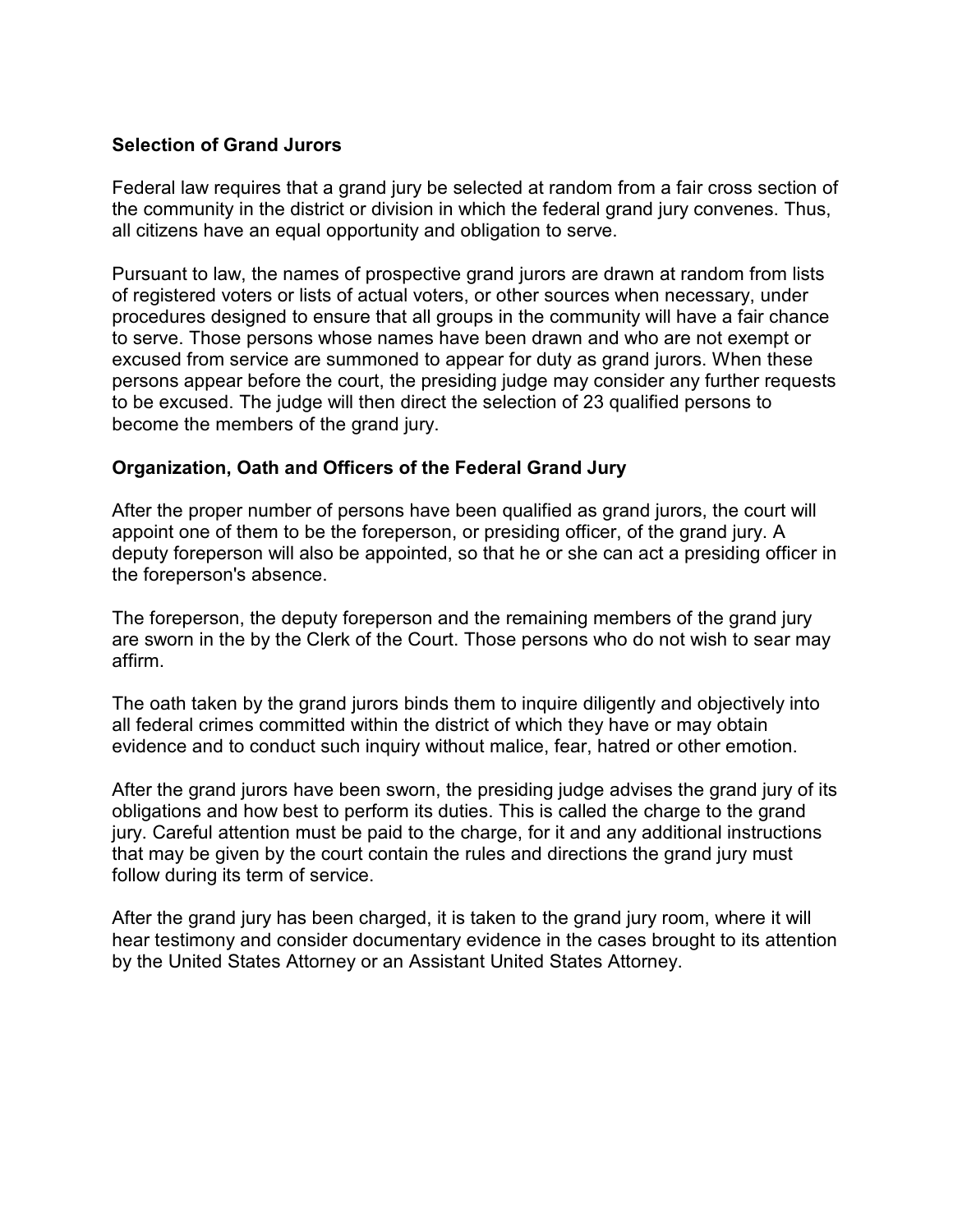## <span id="page-4-0"></span>**Procedure**

## **(1) Quorum**

Sixteen of the 23 members of the grand jury constitute a quorum for the transaction of business. If fewer than this number are present, even for a moment, the proceedings of the grand jury must s. This shows how important it is that each grand juror conscientiously attend the meetings. If an emergency will prevent a grand juror's attendance at the meeting, he or she must promptly advise the grand jury foreperson. If the juror's absence will prevent the grand jury from acting, the grand juror should, if at all possible, attend the meeting.

## **(2) Evidence Before the Grand Jury**

Much of the grand jury's time is spent hearing testimony by witnesses and examining documentary or other evidence in order to determine whether such evidence justifies an indictment.

Each federal court district has a United States Attorney whose duty it is to represent the United States in federal matters within the district and to prosecute those accused of federal crimes. In the usual case, the United States Attorney or one of the Assistant United States Attorneys will present the evidence of alleged violations of the law to the grand jury. These attorneys also advise grand jurors as to what witnesses should be called and what documentary evidence should be produced for examination by the grand jury. The grand jury may ask that additional witnesses be called if it believes this necessary. The United States Attorney will also prepare the formal written indictments that the grand jury wishes to present. But neither the United States Attorney nor any Assistant United States Attorney may remain in the room while the grand jury deliberates and votes on an indictment.

## **(3) Questioning the Witness**

Witnesses are called to testify one after another. Upon appearing to give testimony, each witness will be sworn by the grand jury foreperson or, in the foreperson's absence, the deputy foreperson. The witness will then be questioned. Ordinarily, the attorney for the government questions the witness first, followed next by the foreperson of the grand jury. Then, the other members of the grand jury may question the witness.

All questions asked of each witness must be relevant and proper, relating only to the case under investigation. If doubt should arise as to whether a question is appropriate, the advice of the United States Attorney may be sought. If necessary, a ruling may be obtained from the court.

Because of the need for secrecy, described in more detail in the following section, the law forbids anyone other than authorized persons from being present in the grand jury room while evidence is being presented. This means that only the grand jury, the United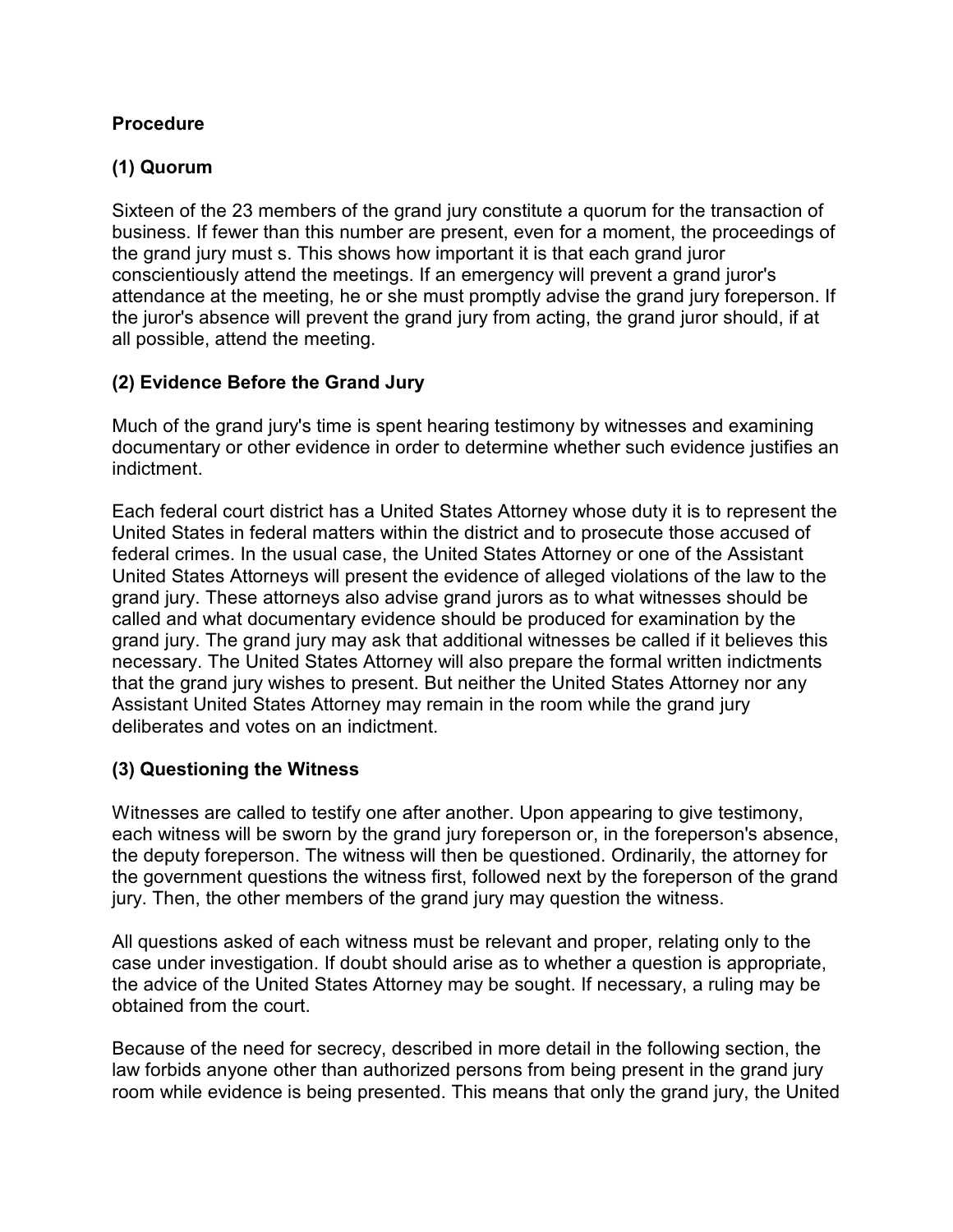States Attorney or the Assistant United States Attorney, the witness under examination, the court reporter and the interpreter (if the foreperson determines one is required) may be present. If an indictment should ultimately be voted, the presence of unauthorized persons in the grand jury room could invalidate it.

Occasionally, prior to answering a question, a witness may ask to leave the grand jury room to consult with his or her attorney. The grand jury is to draw no adverse inference from such conduct, for every witness has the right to confer with counsel even though counsel may not be present in the grand jury room. In fact, a witness may confer with counsel after each question, as long as he or she does not make a mockery of the proceedings or does not, by such, make an attempt to impede the orderly progress of the grand jury investigation.

Additionally, a witness who is appearing before the grand jury may invoke the Fifth Amendment privilege against self incrimination and refuse to answer a question. In such a situation, the grand jurors may bring the matter before the court in order to obtain a ruling as to whether or not the answer may be compelled. One manner in which an answer may be compelled is by granting the witness immunity from prosecution in exchange for the witness' testimony.

## **(4) Calling the Person Under Investigation as a Witness**

Normally, neither the person under investigation (sometimes referred to as the "accused", although this does not imply he or she is guilty of any crime) nor any witness on the accused's behalf will testify before the grand jury.

Upon request, preferably in writing, an accused may be given the opportunity by the grand jury to appear before it. An accused who does so appear cannot be forced to testify because of the constitutional privilege against self incrimination. If the grand jury attempts to force the accused to testify, an indictment returned against that person may be nullified.

Because the appearance of an accused before the grand jury may raise complicated legal problems, a grand jury that desires to request or to permit an accused to appear before it should consult with the United States Attorney and, if necessary, the court before proceeding.

Even if the accused is willing to testify voluntarily, it is recommend that he or she first be warned of the right not to testify. Also, he or she may be required to sign a formal waiver of this right. The grand jury should be completely satisfied that the accused fully understands what he or she is doing.

## **(5) The Evidence Needed Before a "True Bill" May Be Voted**

It is the responsibility of the grand jury to weigh the evidence presented to it in order to determine whether this evidence, usually without any explanation being offered by the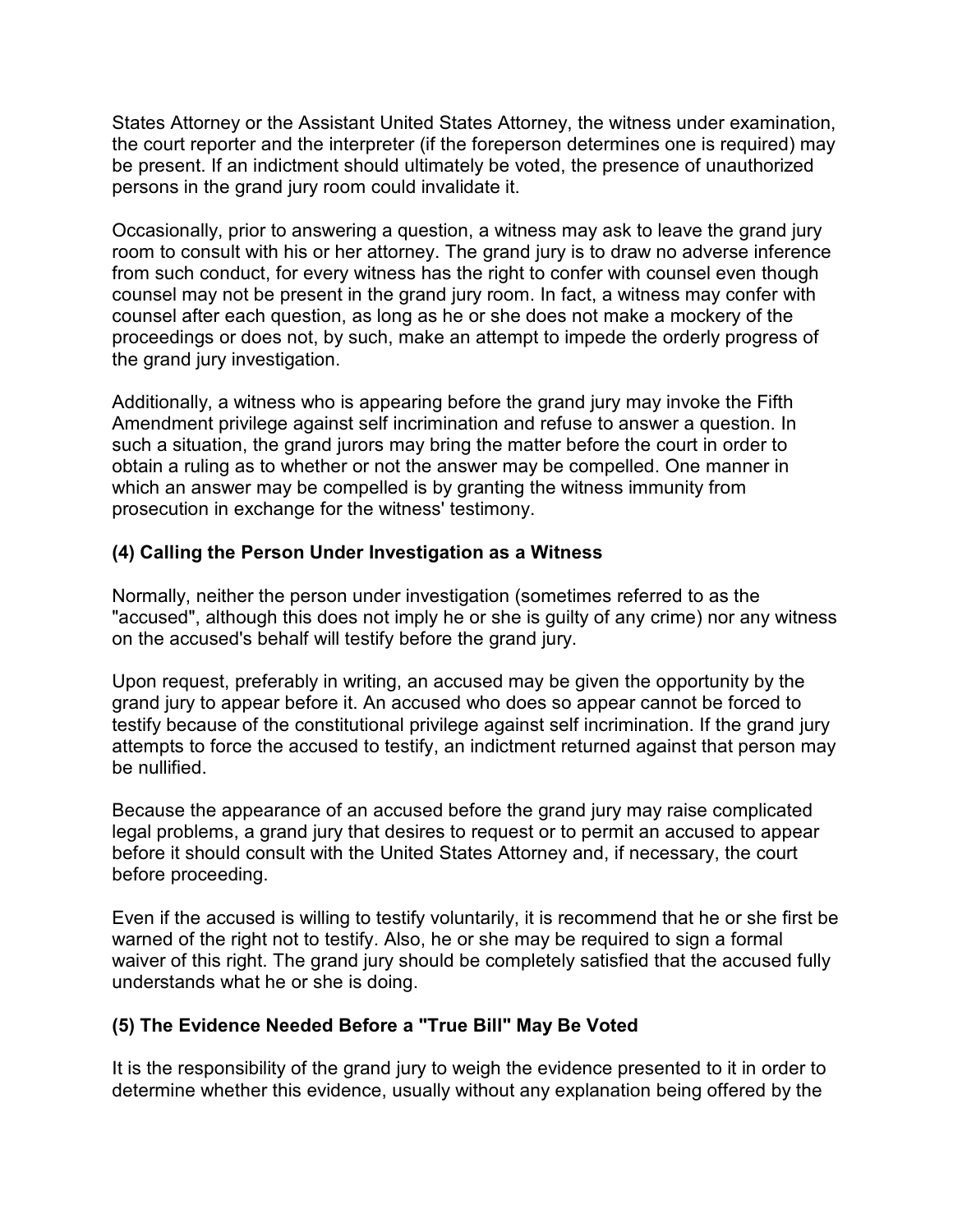accused, persuades it that there is probable cause to believe that a crime has been committed and that the accused was the person who committed it. Remember that the grand jury is not responsible for determining whether the accused is guilty beyond a reasonable doubt, but only whether there is sufficient evidence of probable cause to justify bringing the accused to trial. Only the evidence presented to the grand jury in the grand jury room may be considered in determining whether to vote an indictment.

## **(6) Deliberations**

When the grand jury has received all the evidence on a given charge, all persons other than the members of the grand jury must leave the room so that grand jury may begin its deliberations. The presence of any other person in the grand jury room while the grand jury deliberates or votes may nullify an indictment returned on the accusation.

After all persons other than the grand jury members have left the room the foreperson will ask the grand jury members to discuss and vote upon the question of whether the evidence persuades the grand jury that a crime has been committed by the person accused and that an indictment should be returned. Every grand juror has the right to express his or her view of the matter under consideration, and grand jurors should listen to the comments of all their fellow grand jurors before making up their mind. Only after each grand juror has been given the opportunity to be heard will the vote be taken. It should be remembered that at least 16 jurors must be present and 12 members must vote in favor of the indictment before it may be returned.

The foreperson of the grand jury must keep a record of the number of jurors concurring in the finding of every indictment and file the record with the Clerk of the Court. If an indictment is found, the grand jury will report it to the judge or a magistrate in open court. It will likewise report any "not true bills", or decisions not to indict. A decision not to indict should immediately be reported to the court in writing by the foreperson so that the accused may be promptly released from jail or freed from bail.

## <span id="page-6-0"></span>**Secrecy**

The law imposes upon each grand juror a strict obligation of secrecy. This obligation is emphasized in the oath each grand juror takes and in the charge given to the grand jury by the judge.

The tradition of secrecy continues as a vital part of the grand jury system for many reasons. It protects the grand jurors from being subjected to pressure by persons who may be subjects of investigations by the grand jury or associates of such person. It prevents the escape of those against whom an indictment is being considered. It encourages witnesses before the grand jury to give full and truthful information as to the commission of a crime. It also prevents tampering with or intimidation of such witnesses before they testify at trial. Finally, it prevents the disclosure of investigations that result in no action by the grand jury and avoids any stigma the public might attach to one who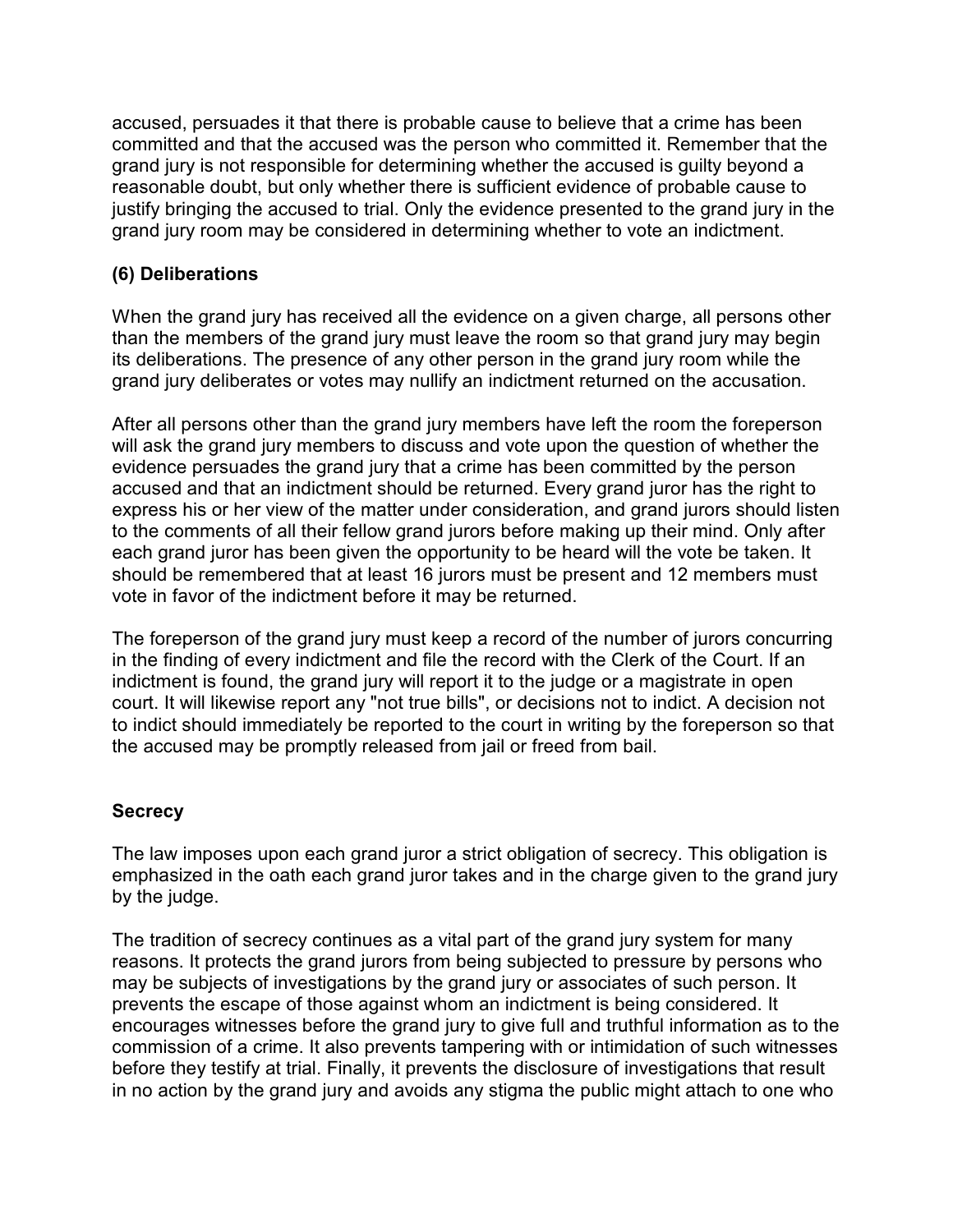is the subject of a mere investigation by the grand jury.

Essentially, the grand jury may disclose matters occurring before it only to the attorneys for the government for use in the performance of their duties, but even attorneys for the government may not be informed of what took place during the grand jury's deliberations and voting. The only other time matters occurring before the grand jury may be disclosed to anyone is when disclosure is ordered by the court in the interests of justice. Disclosure of such matters may never be made to grand juror's friends or family, including a grand juror's spouse.

## <span id="page-7-0"></span>**Protection of Grand Jurors**

The secrecy imposed upon grand jurors is a major source of protection for them. In addition, no inquiry may be made to learn what grand jurors said or how they voted, except upon order of the court.

The law gives members of a grand jury broad immunity for actions taken by them within the scope of their authority as grand jurors.

Because of this immunity, all grand jurors must perform their duties with the highest sense of responsibility.

## <span id="page-7-1"></span>**Practical Suggestions for Grand Jurors**

Each grand juror should attend the grand jury sessions regularly, in order to ensure that a quorum of 16 members will be present to conduct the grand jury' s business.

Each grand juror should be on time for each meeting so that others are not kept waiting.

The time of meetings should be scheduled so as to be convenient for the grand jury, the United States Attorney and the witnesses.

Witnesses should be treated courteously when they appear before the grand jury. Questions should be put to them in an orderly fashion. The United States Attorney should complete his or her questioning of each witness before the foreperson asks questions. The remaining grand jurors will then have a chance to ask relevant and proper questions.

Each grand juror has an equal voice in determining whether or not an indictment should be returned. Therefore, it is important that all grand jurors pay close attention to the testimony and other evidence presented.

Each grand juror must be absolutely fair in his or her judgment of the facts. Otherwise,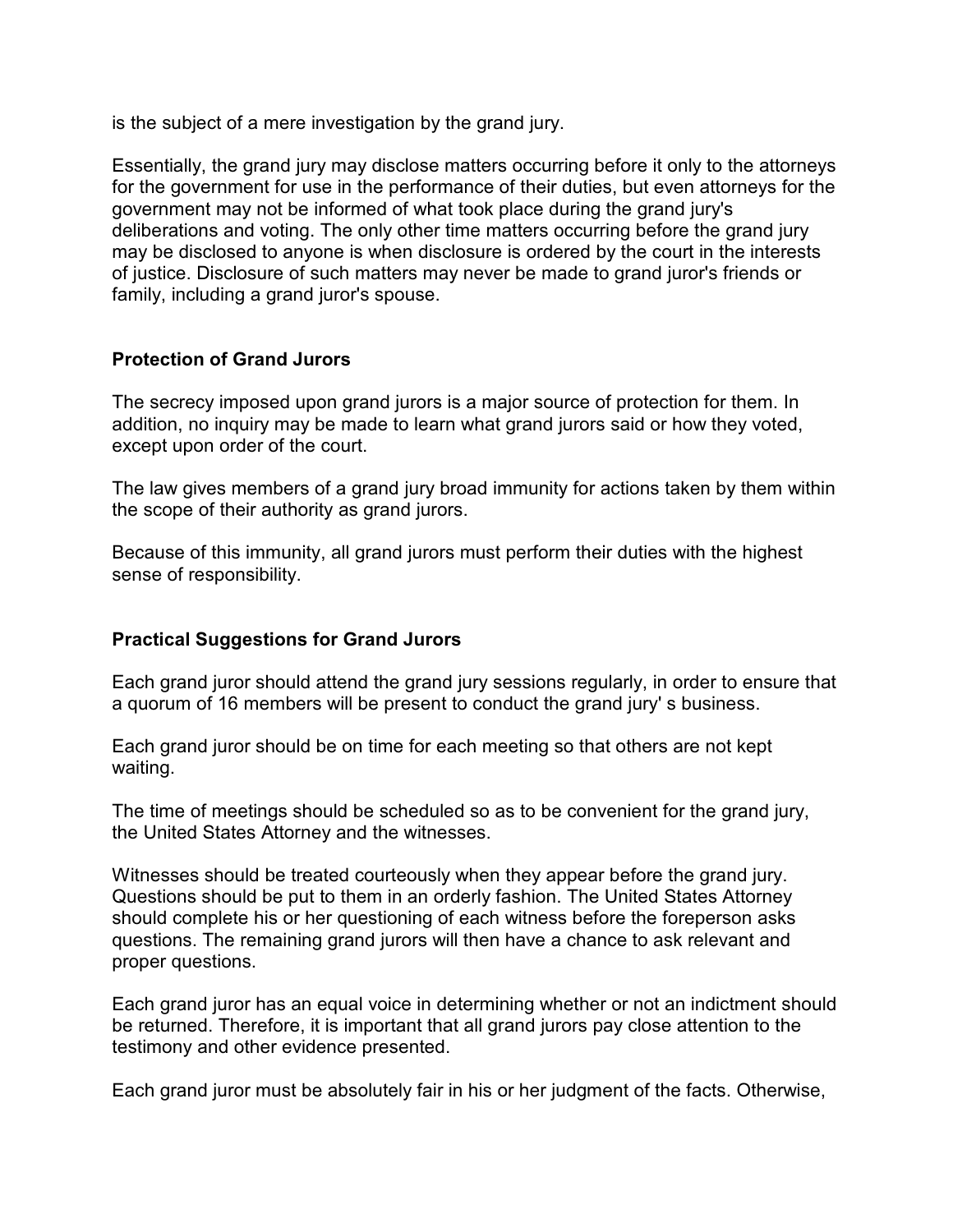the grand juror will defeat the democratic purpose the grand jury is designed to serve.

During deliberations on a case, each grand juror should feel free to express his or her opinion based upon the evidence.

Each juror has equal duties and responsibilities, and each is entitled to be satisfied with the evidence before being called upon to vote. No juror has the right to dismiss a witness or to shut off proper discussion if other jurors wish to pursue the matter further.

No grand jury should undertake to investigate matters outside its proper scope merely because someone suggested an investigation, or because the investigation would be interesting.

No grand juror should discuss the cases under investigation with anyone, except fellow grand jurors and the United States Attorney or the Assistant United States Attorney, and then only in the grand jury room. Of course, the grand jurors may always seek the advice of the judge.

Finally, every citizen who is selected to serve on a federal grand jury should bring to this task the determination to participate in a responsible manner and to make every effort to ensure that the grand jury will be a credit not only to the community it represents but to the United States.

## <span id="page-8-0"></span>**Glossary of Terms**

#### ACCUSED:

The person accused of the commission of a federal crime. Use of this term does not imply the person under investigation is guilty of any crime. After a person is indicted by the grand jury, that person is referred to as the "defendant".

CHARGE TO THE GRAND JURY:

Given by the judge presiding over the selection and organization of the grand jury, the charge is the court's instructions to the grand jury as to its duties, functions and obligations and how to best perform them.

#### DELIBERATIONS:

The discussion by the grand jury members as to whether or not to return an indictment on a given charge against an accused. During deliberations no one except the grand jury members may be present.

DISTRICT: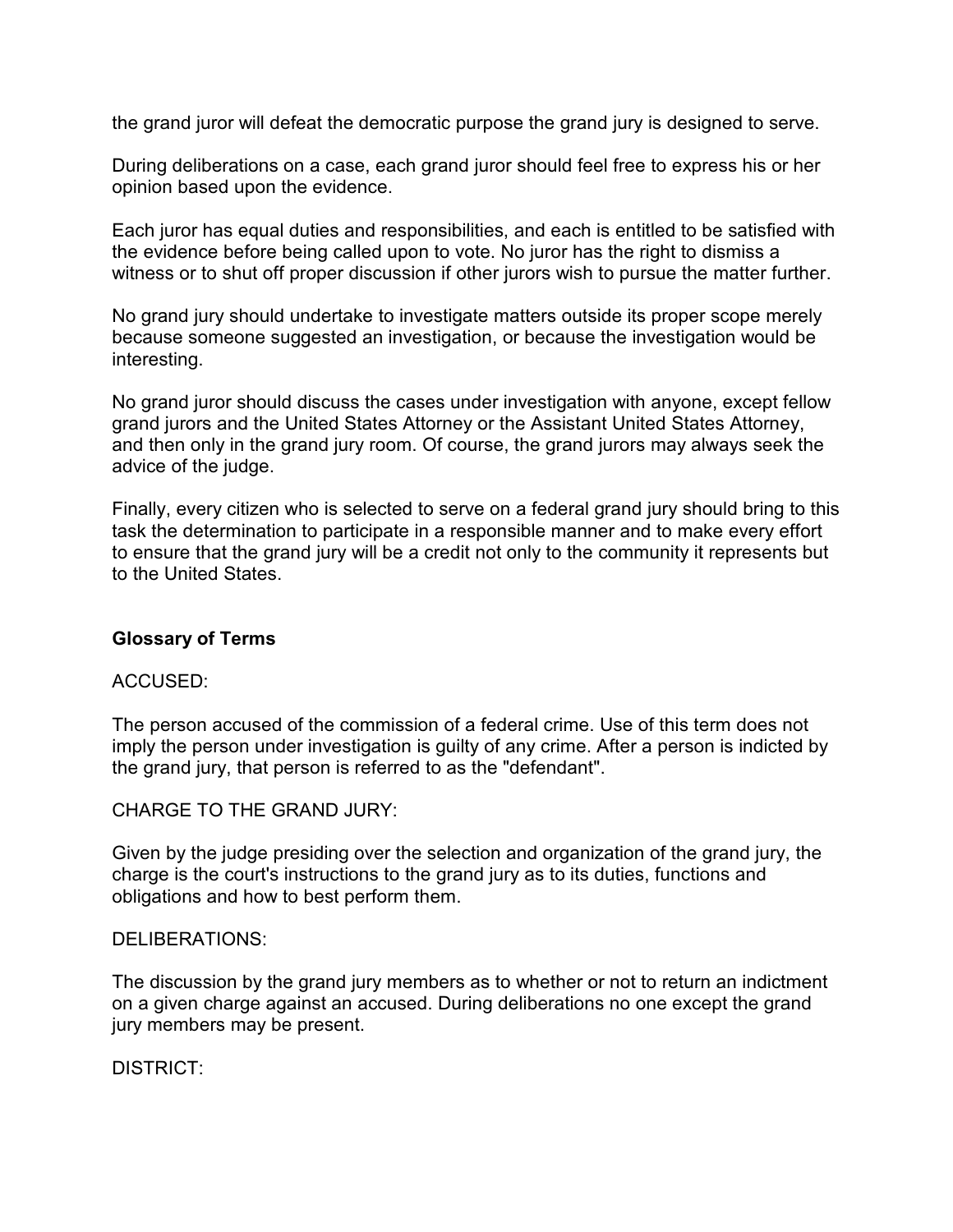The geographical area over which the federal district court where the grand jury sits and the grand jury itself have jurisdiction. The territorial limitations of the district will be explained to the grand jury by the district judge.

#### EVIDENCE:

Testimony of witnesses, documents and exhibits as presented to the grand jury by an attorney for the government or otherwise properly brought before it. In some instances, the person under investigation may also testify.

#### FEDERAL:

The national government as distinguished from the state governments.

#### GRAND JURORS' IMMUNITY:

Immunity is granted to all grand jurors for their authorized actions while serving on a federal grand jury and means that no grand juror may be penalized for actions taken within the scope of his or her service as a grand juror.

#### INDICTMENT:

The written formal charge of a crime by the grand jury, returned when 12 or more grand jurors vote in favor of it.

#### INFORMATION:

The written formal charge of crime by the United States Attorney, filed against an accused who, if charged with a serious crime, must have knowingly waived the requirement that the evidence first be presented to a grand jury.

#### "NO BILL"

Also referred to as "not a true bill", the "no bill" is the decision by the grand jury not to indict a person.

#### PETIT JURY:

The trial jury, composed of 12 members, that hears a case after indictment and renders a verdict or decision after hearing the prosecution's entire case and whatever evidence the defendant chooses to offer.

#### PROBABLE CAUSE

The finding necessary in order to return an indictment against a person accused of a federal crime. A finding of probable cause is proper only when the evidence presented